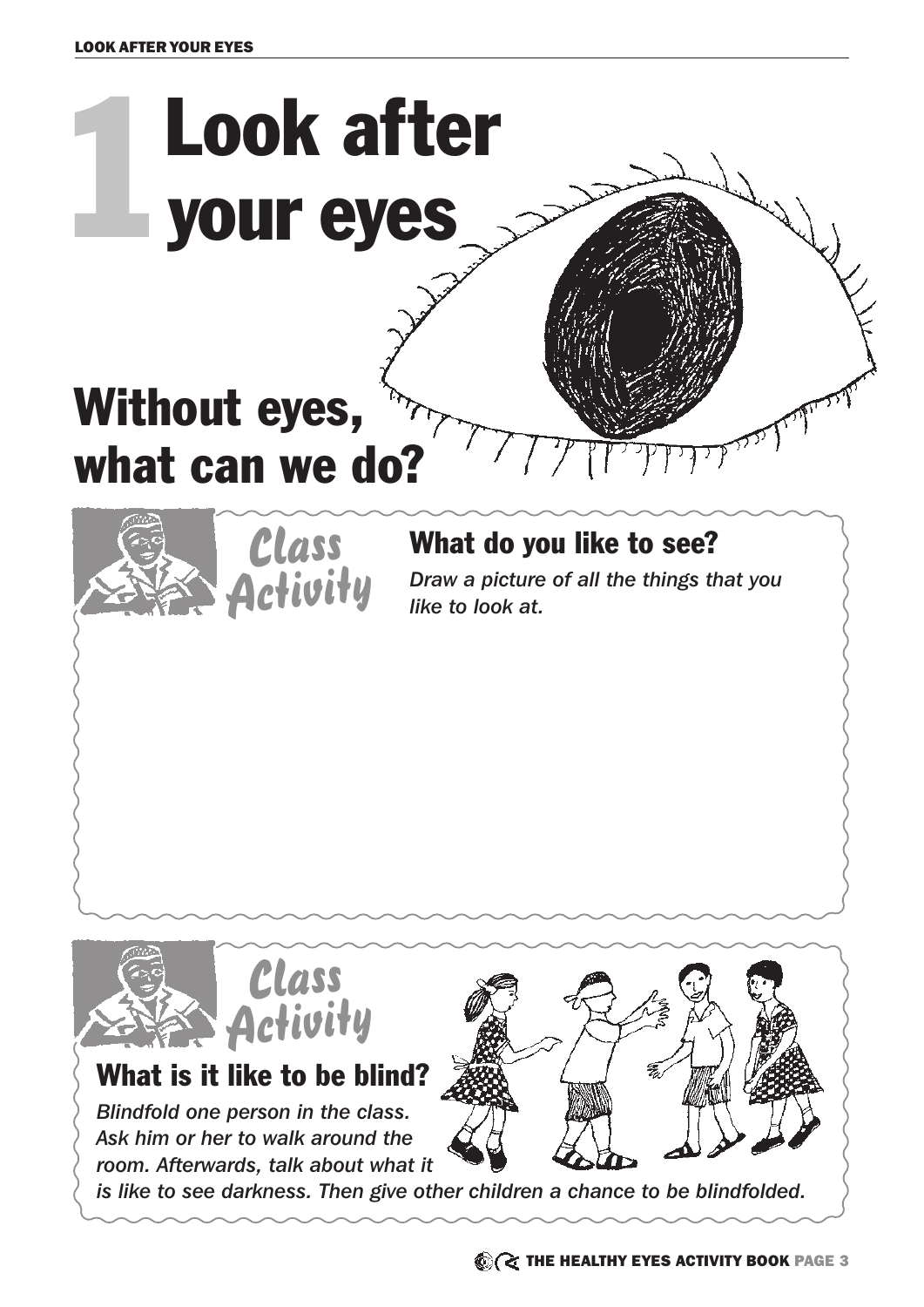## What do healthy eyes look like?

## Draw an eye

Activity Look into your friend's eye. Draw what you see.

## The parts of the eye

When you drew your friend's eye, did you see that there are different parts in the eye? Each part has its own work to do to help you to see. Look at the pictures below and you will see what work each part of the eye does. The pictures show the eye as you see it when you look at a person and the cross-section



of an eye. The cross-section helps us see what is inside. For example, the crosssection of the picture of the orange helps us to see the inside parts of the orange.

- **Eyelids** are to protect the eyes 1
- There is a clear window at the front of the coloured part of the eye. This is the **cornea**. 2

Class

- In the centre of the eye is a black circle. It is the **pupil**. It lets light into the eye. 3
- The coloured part changes the size of the pupil. It is called the **iris**. 4
- There are small holes  $-$  the **tear ducts**. Tears help to clean the eyes and keep them wet. 5
- The **conjunctiva** is the thin, transparent tissue that covers the outer surface of the eye. 6

The lens focuses light onto the retina. In young people, the lens changes shape to be able to see close or distance things. This is called accommodation. When we grow older, the lens gradually hardens, and the eye is not able to accomodate so well. 7

The **retina** is the back part of the eye. It contains the cells that respond to light. These cells are called photoreceptors. They capture light rays and convert them into electrical impulses. These impulses travel along the optic nerve to the brain where they are turned into pictures. 8

The **vitreous** fills the center of the eye. It is a thick, transparent substance. It gives the eye its form and shape. 9

The **optic nerve** carries electrical impulses from the retina to the brain. It connects to the back of the eye. 10

1 2  $3 \frac{4}{5}$  5

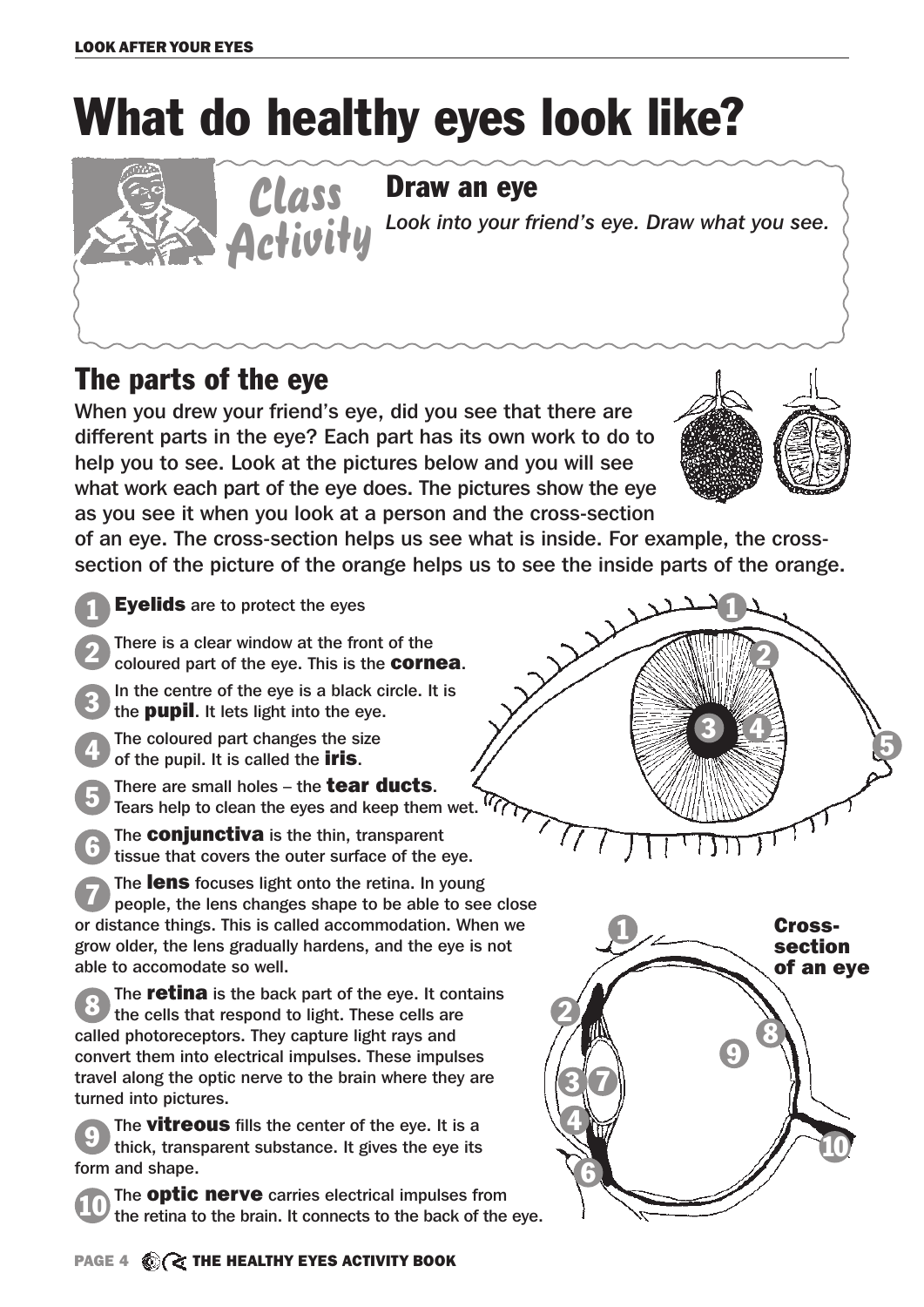## What can we do to keep our eyes healthy?



**Health Messages**



Keep your face clean Eat good food



Immunise against measles Go for treatment early



Get your vision checked

There are six things you can do to keep your eyes healthy







Do not put any medicines or anything else in your eyes without advice from a health worker